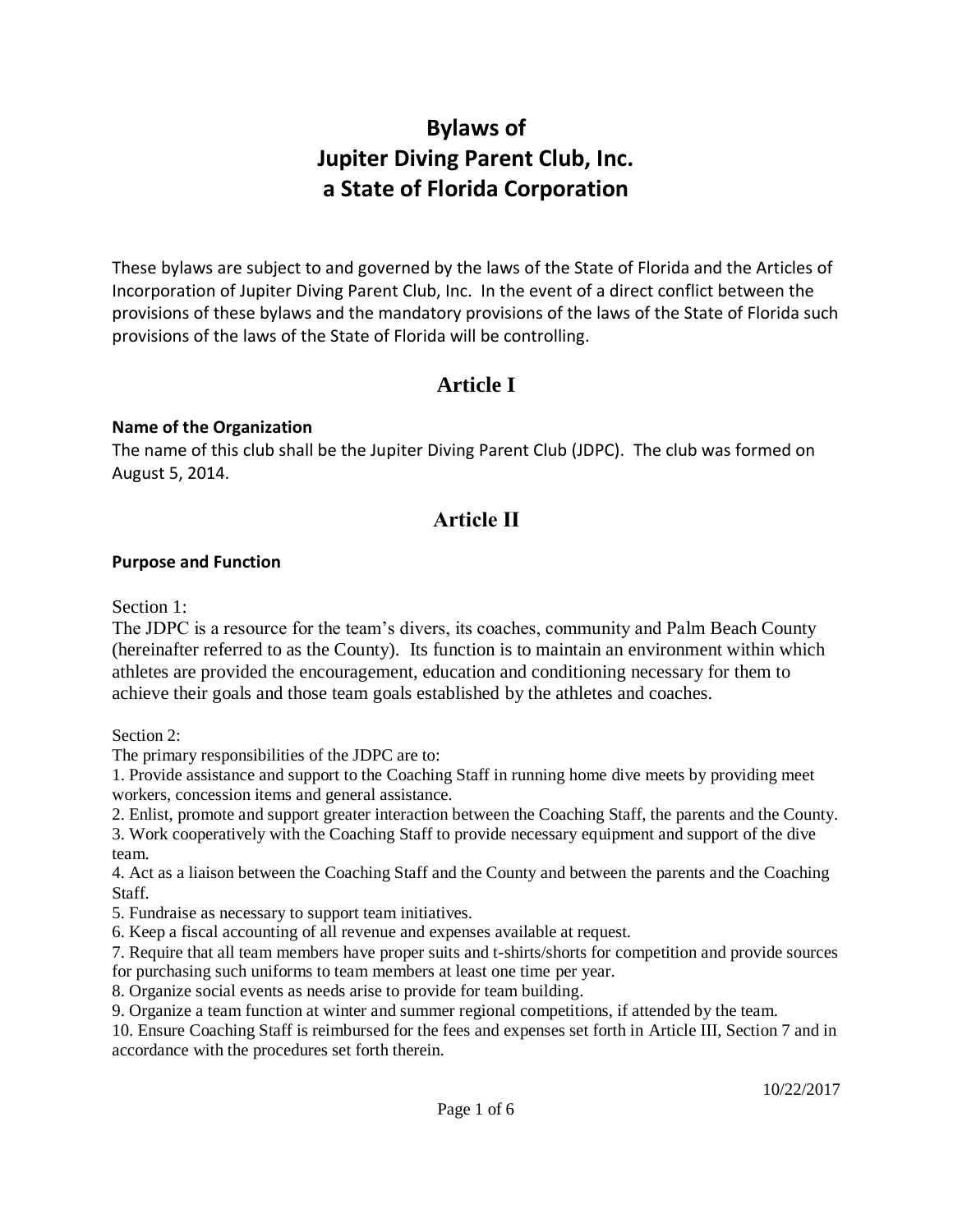# **Article III**

### **Representation and Financial Responsibility**

Section 1:

Every family of a current diver registered and in good standing is an automatic member of the JDPC. To be a "Family in Good Standing" the following must be satisfied:

- Each diver within such family shall be properly registered with USA Diving of the Florida Gold Coast
- Each diver within such family shall be properly registered with AAU Diving
- Each diver within such family shall be properly registered with the Jupiter Diving Club online registration
- Be current in payment of monthly fees (as determined by the current paid roster report provided by the coaching Staff)
- Be current with the annual JDPC dues (as determined by the JDPC treasurer)
- Actively participate in home meets and fundraising efforts

## Section 2:

Each Family in Good Standing will be eligible for a single vote for each issue entitled to be voted on by the general membership during a JDPC meeting. There shall be only one vote per Family in Good Standing regardless of the number of divers within such family.

## Section 3:

The Board shall collect annual dues from each diver's family. The dues shall be used to cover expenses of the dive team, including coach travel reimbursements, training equipment, and operating expenses of JDPC. The Board reserves the right to request voluntary donations in the event the dues are insufficient to cover the team's expenses.

## Section 4:

All funds of the JDPC shall be deposited by the Treasurer and/or another authorized officer in such accounts as may be deemed appropriate by the Board in a bank or savings-and-loans institution organized and existing under the laws of the State of Florida; providing that funds may only be withdrawn from such accounts with the signature of the Treasurer or the President.

## Section 5:

The fiscal year of the JDPC will run from September 1<sup>st</sup> to August 31<sup>st</sup>. Annual dues should be due and payable by September 30<sup>th</sup> and paid through the Jupiter Diving Club website.

## Section 6:

The Board shall approve the expenditure of general funds up to \$1,000 per request. Any single expenditure of general funds above \$1,000 shall require an advance approval vote by the Board and then be presented to the general membership at a meeting or via email for approval unless otherwise provided for in fundraising purpose statements.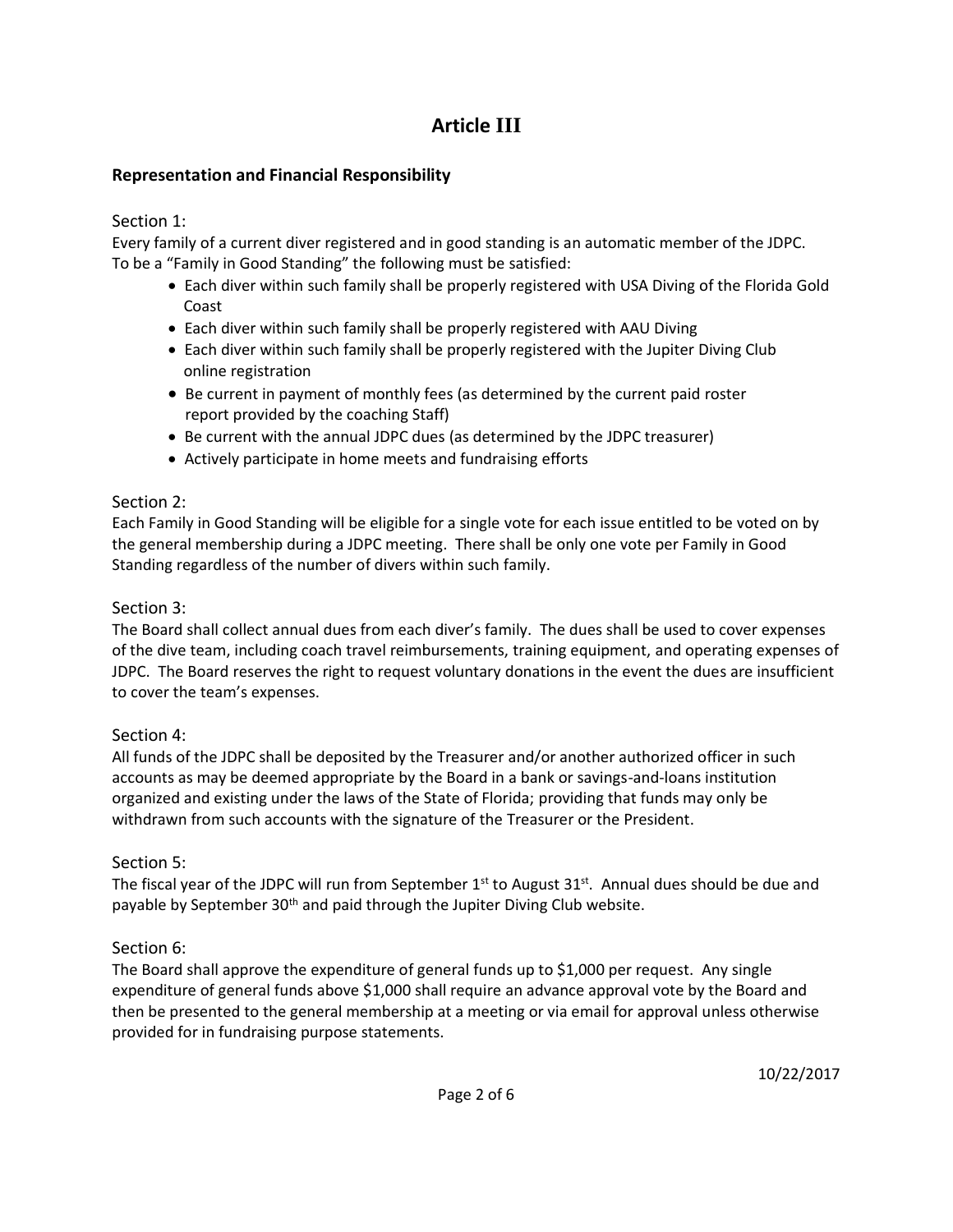### Section 7:

For all meets, JDPC will pay each attending coach the amount of \$80 per day. In addition, each attending coach will be reimbursed for mileage, tolls and parking. For meets requiring an overnight stay, JDPC will reimburse each attending coach for airfare, car rental, mileage, hotel, and parking. The Coaching Staff shall use good faith efforts to secure reasonably priced hotel accommodations, airfare, and car rental. In addition, a second coach will only be required to attend a meet if there is ten or more divers competing. In the event that the JDPC is unable to raise sufficient funds to cover these costs, any divers that choose to attend a meet will be personally responsible for their share of the expenses of the coach at that meet. The diver's share of expenses is defined as the total cost paid to each coach, as set forth above, divided by the total number of divers attending the meet.

### Section 8:

JDPC will be financially responsible for the Jupiter Diving Club website and associated fees.

JDPC will not be financially responsible for the following costs:

- Club registration with USA Diving
- Coaching Staff registrations with USA Diving or any other entity
- Club advertising, such as costs related to printing fliers or placing newspaper advertisement
- Any other costs attributed to the operation of Jupiter Diving Club, LLC

### Section 9:

The Board shall meet with the Coaching Staff and assist in the preparation of a budget based on meets expected to be attended by the team in the fiscal year and fundraising income expected to be received from meets to be hosted in a given fiscal year and from income received from annual membership dues. The meet schedule shall be set according to reasonably expected income and expenses arising out of such budget.

## **Article IV**

### **Meetings**

### Section 1:

Elections shall be held in August of each year if requested by the general membership and the installation of officers shall take place at the first regularly scheduled general meeting after September 1<sup>st</sup>. The term of the officers shall be from September 1<sup>st</sup> to the following August 31<sup>st</sup>. If the Voting Body does not request election of the officers, it is deemed that the current officers remain in place and election is not required until such request is made by the general members or a board member resigns at will.

### Section 2:

Subcommittees shall meet as needed. (See Article VI)

#### Section 3:

The Board of the JDPC will meet quarterly, one week prior to any general meeting. The president may require additional meetings.

10/22/2017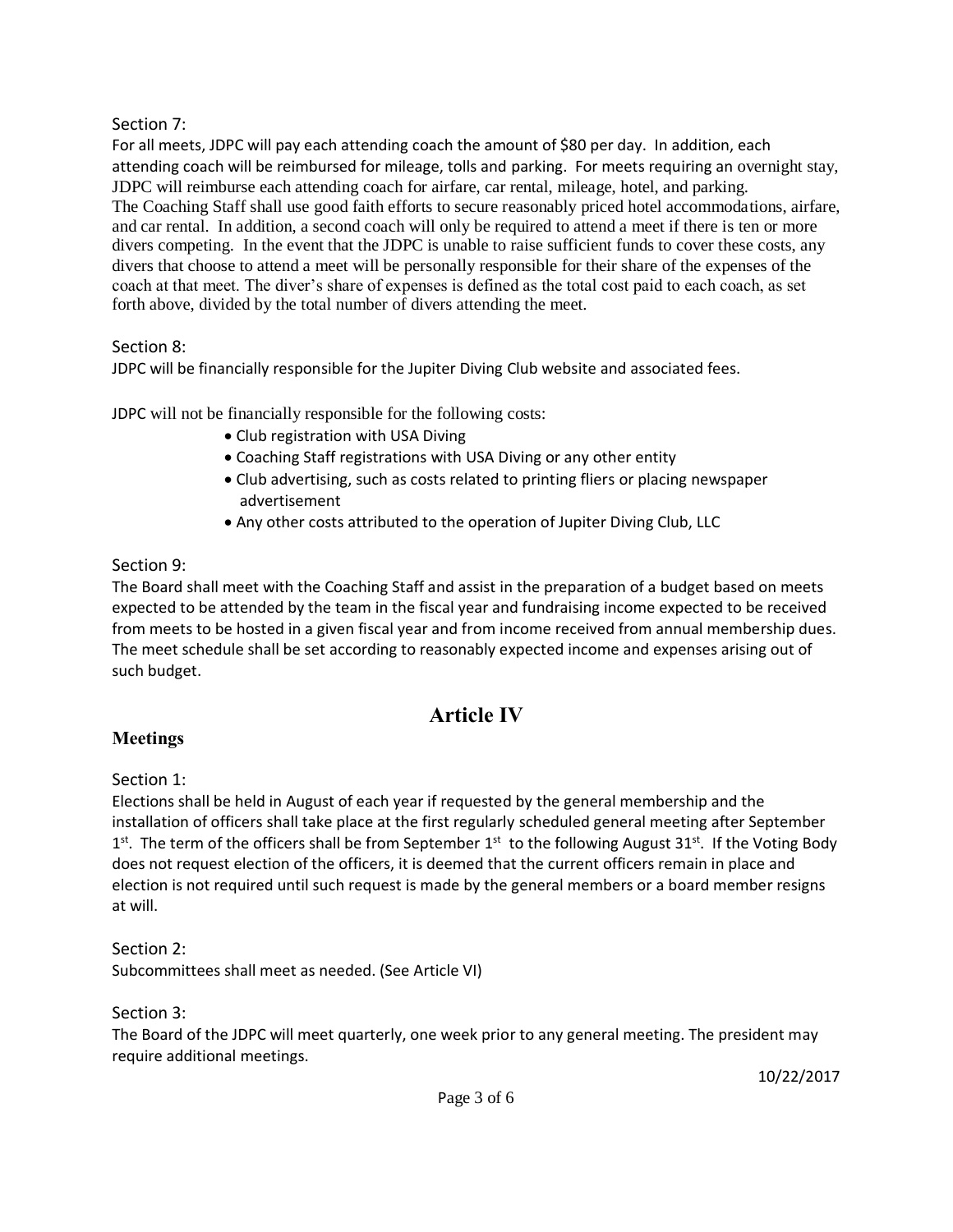Section 4:

The President and a designated Board member or parent shall meet as needed with the Coaching Staff or representative of the County.

## **Article V**

### **Officers**

Section 1:

The officers of this Club shall be the president (or co-presidents), vice president, a secretary and a treasurer. In the event of a vacancy of an office during an existing term, the vacancy will be filled by a JDPC general member election.

### **Duties of Officers and Members**

### **Section 1:**

### **President(s)**

The president or co-presidents shall preside over all meetings of the JDPC general membership and meetings of the board of directors and be a de facto member of all committees. The president shall appoint the chairperson of all standing committees.

### **Section 2:**

### **Vice-president(s)**

The vice-president shall act as an aid to the president and preside in the absence of the president. In the case of a vacancy in the office of president, the vice-president shall become the president for the remainder of the unexpired term.

### **Section 3:**

### **Secretary**

The secretary shall keep minutes of the meetings and shall be responsible for such correspondence as delegated to him/her by the president. The secretary shall also document activities, decisions and attendance of the JDPC and its committees for accountability.

### **Section 4:**

### **Treasurer**

The treasurer shall keep accurate accounting of the revenue and expenses of the club. The treasurer is responsible for all tax forms and accountability to the appropriate authorities. The treasurer will give a report at each meeting. A fiscal report shall be available in a timely fashion at the written request of any member.

## **Section 5:**

### **Coaching Staff**

The Coaching Staff shall consist of the head coach and any paid assistant coaches. For the purpose of these bylaws, all coaches to be deemed part of the Coaching Staff shall have all necessary registrations to be a coach and shall be compensated as a Jupiter Diving coach from Palm Beach County or the head coach of Jupiter Diving Club. The Coaching Staff will serve as an ex-officio, non-voting member of the Board.

10/22/2017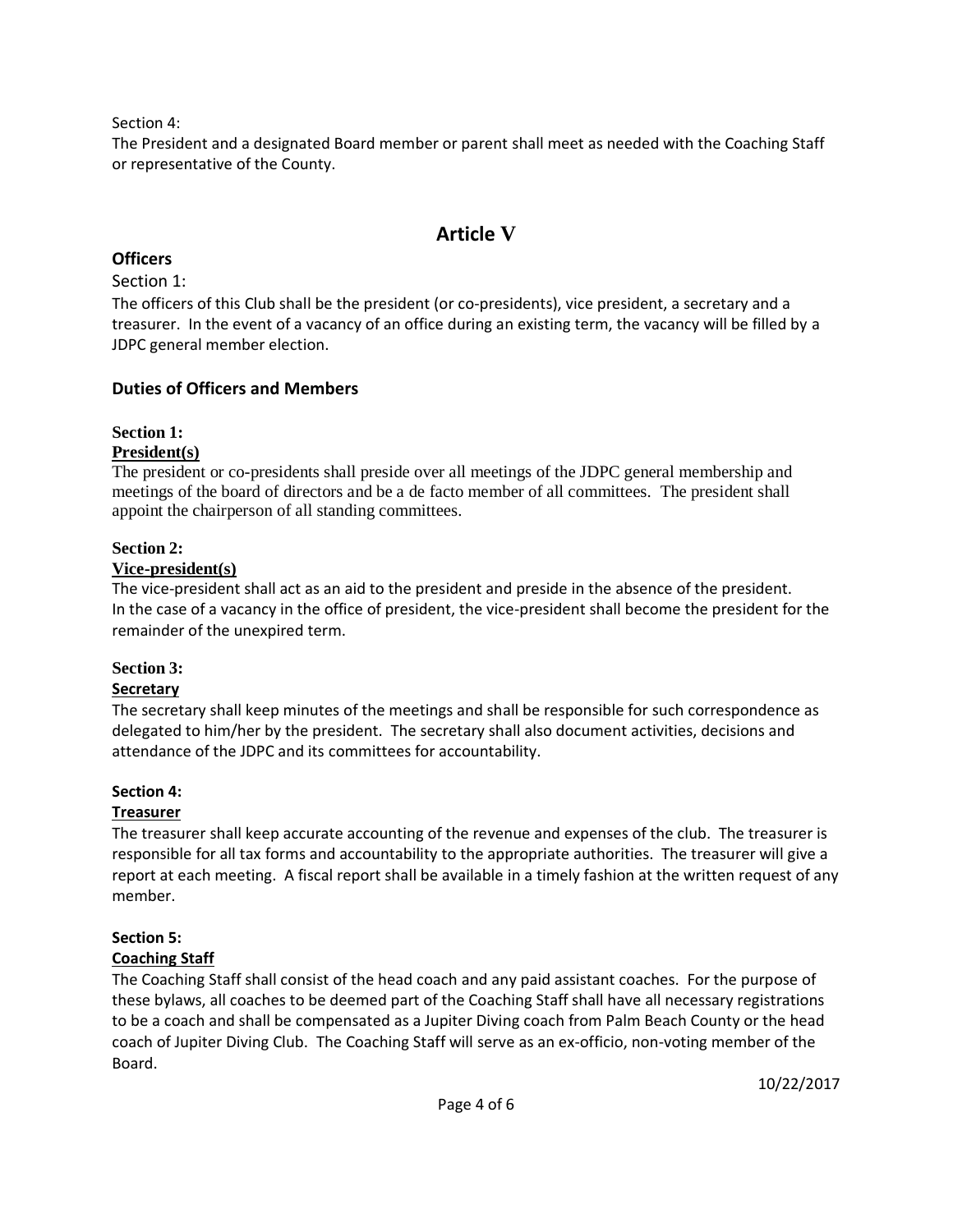#### **Section 6:**

#### **Parents**

The parents of the JDPC shall be responsible for being supportive of the dive team by active participation at home meets, team activities and fundraising efforts, and the contribution of annual dues.

## **Article VI**

#### **Executive Board**

The Executive Board shall consist of the President, Vice President, Secretary, and Treasurer and are referred to herein as the "Board." The function of the Board shall be to manage and direct the affairs of the JDPC, fulfill the responsibilities approved and directed by the membership, and take such actions as may be required within the scope of these bylaws for the good of the JDPC between membership meetings. A simple majority vote of the Board members present shall be required in order to approve any business brought before the Board. If action on behalf of the Club is necessary before it is reasonable to convene the general membership meeting, the President shall take such action based on the majority vote of the Board. A report of the action taken shall be made at the next general membership meeting.

#### **Voting Body**

The voting membership of the JDPC will be comprised of Families in Good Standing. Voting members will be notified in advance of all meetings by electronic mail, team web site, team handouts or posting. Voting members may request a proxy if they are unable to attend a meeting. All decisions entitled to be voted upon by the general membership at the general membership meetings will be made by a quorum of the Families in Good Standing in attendance. All decisions shall require a simple majority ( $50\% + 1$ ) of all Families in Good Standing in attendance unless otherwise specified herein. A quorum shall be defined as no less than five Families in Good Standing.

#### **Committees**

Committees are formed to research and make recommendations regarding specific areas that affect the organization. Committees may be structured in various configurations.

#### **Standing Committees**

Standing committees are created for long-term, on-going functions and are expected to schedule regular meetings. The standing committees will focus on ongoing issues such as:

Public Relations Meet Director Awards **Concessions** Programs Social Team Apparel Facebook Website Fundraiser